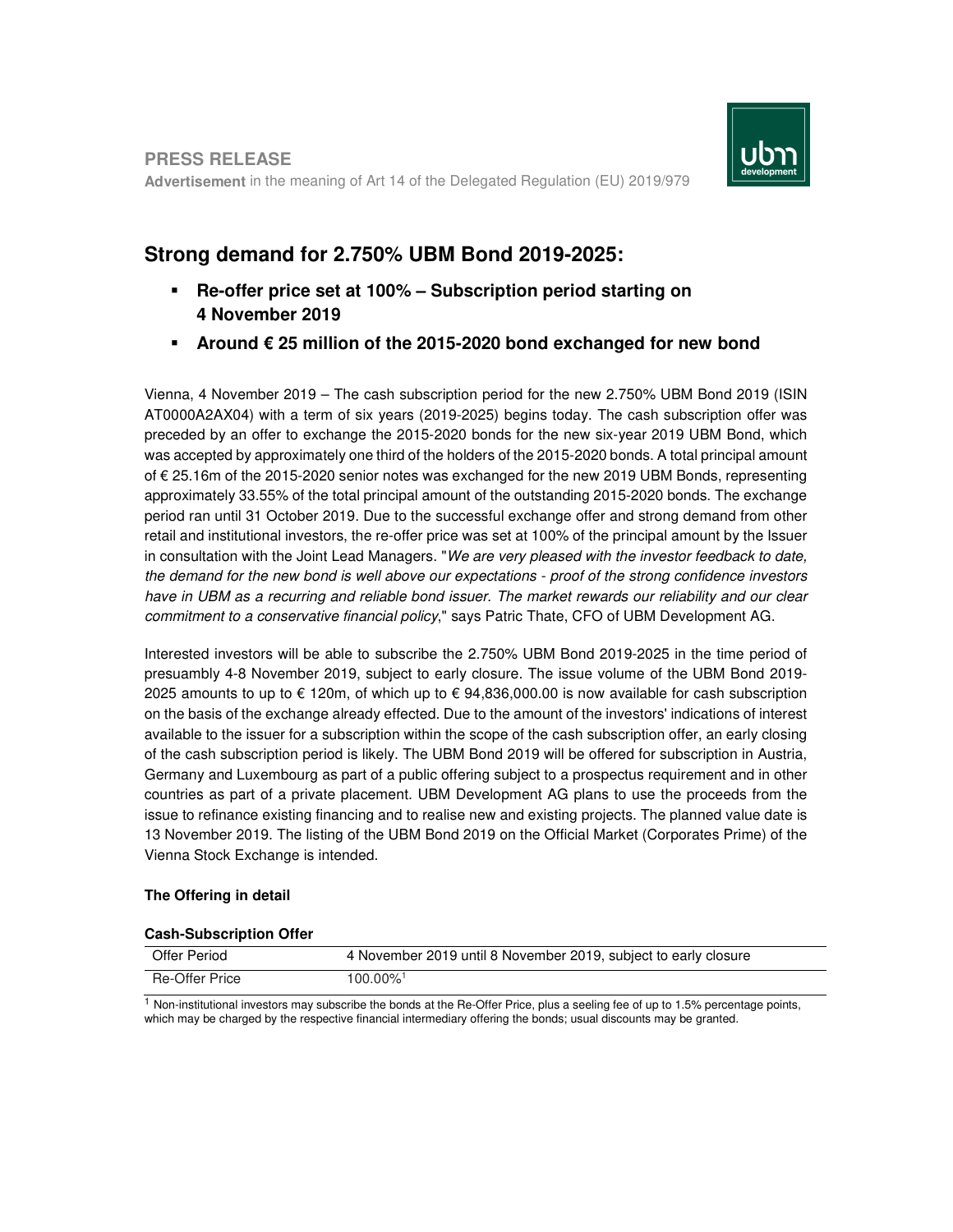#### **General features of the UBM Bond 2019-2025**

| <b>Issuer</b>                                    | UBM Development AG                                                     |
|--------------------------------------------------|------------------------------------------------------------------------|
| <b>ISIN</b>                                      | AT0000A2AX04                                                           |
| Volume                                           | up to € 120,000,000                                                    |
| (exchange offer plus cash<br>subscription offer) |                                                                        |
| Demonination                                     | € 500.00                                                               |
| Interest rate                                    | 2.750% p.a., payable annually in arrears                               |
| Value Date                                       | 13 November 2019                                                       |
| Tenure                                           | 6 years, bullet payment                                                |
| Repayment price                                  | 100% at the end of the tenure                                          |
| Stock Exchange                                   | Official Market of the Vienna Stock Exchange– Corporates Prime Segment |
| Sole Global Coordinator and                      |                                                                        |
| Paying Agent                                     | Raiffeisen Bank International AG                                       |
| Joint Lead Managers and                          |                                                                        |
| <b>Bookrunners</b>                               | Raiffeisen Bank International AG, M.M.Warburg & CO                     |

#### **Disclaimer:**

This document does not constitute an offer to sell or the solicitation of an offer to buy or subscribe for any securities. In particular, the information contained herein is not intended for direct or indirect publication in or into the United States of America, Australia, Canada or Japan. In particular, this document and the information contained herein do not constitute or contain any offer of securities for sale or any solicitation of an offer to purchase any securities in the United States, Australia, Canada or Japan or the United Kingdom of Great Britain and Northern Ireland or in any other country in which such offer or solicitation is prohibited.

A public offer the UBM Bonds 2019 subject to a prospectus requirement will be made exclusively in Austria, Germany and Luxembourg (the "Offer") to investors resident there on the basis of a securities prospectus prepared in accordance with Regulation (EU) 2017/1129 (Prospectus Regulation) issued by the Austrian Financial Market Authority (the "FMA") on 14 October 2019, published in the intended manner and notified to the Federal Financial Supervisory Authority in the Federal Republic of Germany and the Commission de Surveillance du Secteur Financier in the Grand Duchy of Luxembourg as well as any supplements thereto approved and notified accordingly by the FMA, in particular the supplement to the Prospectus approved on 16 October 2019 (together, the "Prospectus"). The approval of the Prospectus by the FMA is not to be understood as an endorsement of the Offer by the FMA regarding the bonds of the UBM Bond 2019 offered. The Prospectus has been published in electronic form on the issuer's website at www.ubm-development.com, submenu "investor relations", sub-item "Bonds" and are available at https://www.ubm-development.com/de/investor-relations/anleihen/2750-ubm-anleihe-2019-2025/ and free of charge at the issuer's registered office, Laaer-Berg-Straße 43, 1100 Vienna. In connection with the offer of the bonds of the UBM Bond 2019, only the information contained in the prospectus is binding, the information contained in this publication is non-binding. Investors should therefore familiarize themselves with the contents of the Prospectus, in particular with the indications of risks, taxes and conflicts of interest, before making their investment decision and should seek detailed personal advice, taking into account their personal asset and investment situation. Investors are therefore advised to read the Prospectus before making any investment decision in order to fully understand the potential risks and rewards of the decision to invest in the 2019 UBM Bonds. An investment in securities is subject to risks. Investors bear the credit risk of the Issuer. In the event of insolvency and/or liquidation of the Issuer, amounts payable on interest and/or principal may be lower; total loss of the capital invested is also possible in these cases.

**UBM Development** is a leading hotel developer in Europe. Its strategic focus is on the three asset classes Hotel, Residential and Office and on major European metropolitan areas as Vienna, Berlin, Munich or Prague. With over 145 years of experience, UBM focuses on its core competency, the development of real estate. The Group acts as a one-stop provider for the entire development value chain from initial planning all the way to marketing the property. UBM's shares are listed in the Prime Market, the segment with the highest transparency requirements on the Vienna Stock Exchange.